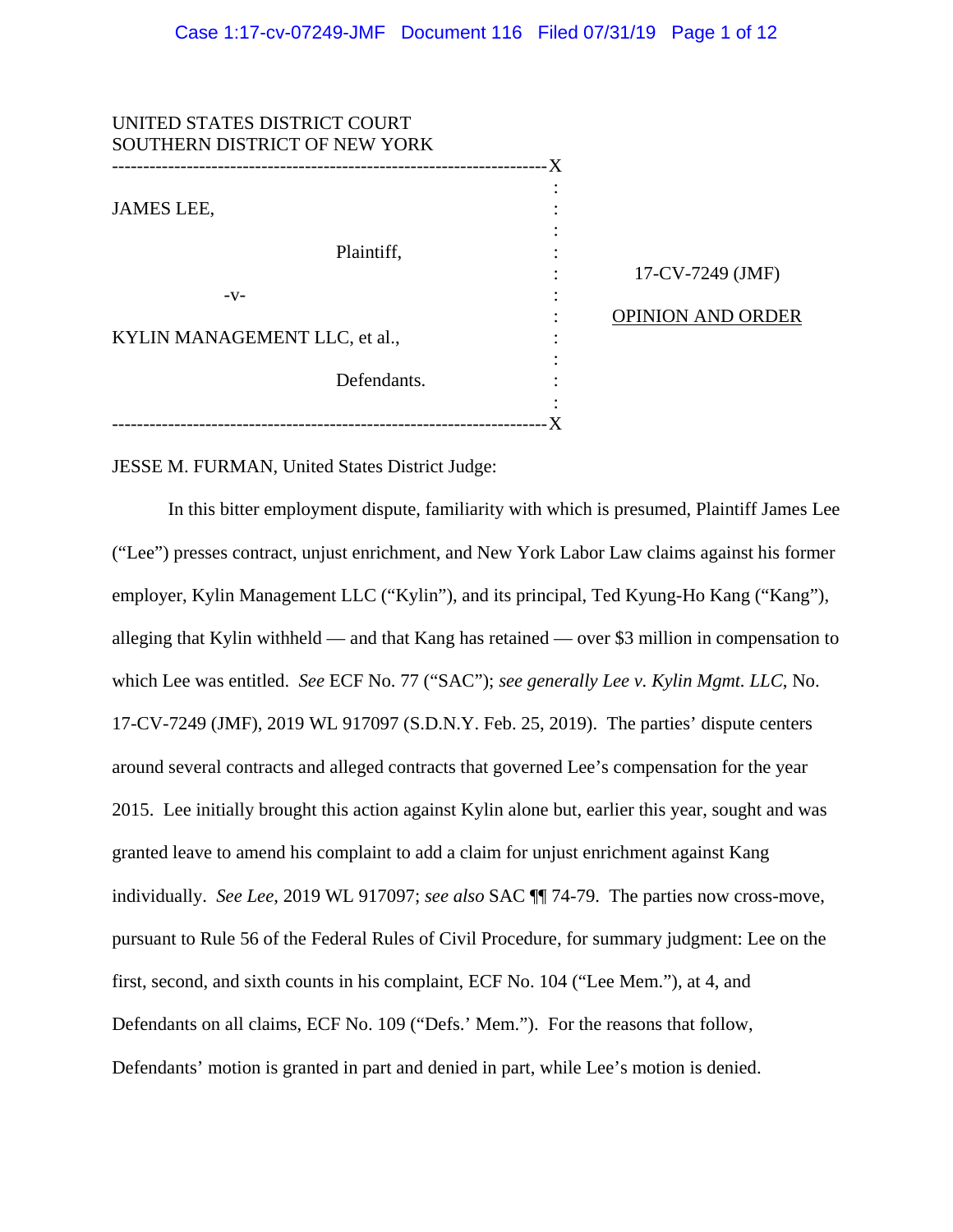# **BACKGROUND**

The relevant facts, taken from the pleadings and admissible materials submitted in connection with the pending cross-motions, are either undisputed or — for purposes of this background and Defendants' motion — described in the light most favorable to Lee. *See Costello v. City of Burlington*, 632 F.3d 41, 45 (2d Cir. 2011); *Wachovia Bank, Nat'l Ass'n v. VCG Special Opportunities Master Fund, Ltd.*, 661 F.3d 164, 171 (2d Cir. 2011).<sup>1</sup>

Lee and Kang first met as colleagues at a hedge fund in in the early 2000s. SAC ¶ 22. Kang founded Kylin in 2005 and, in 2013, recruited Lee to join the firm. *Id.* After a successful start, Lee was promoted to a managing director position effective January 2015. *Id.* ¶¶ 23-25. On February 6, 2015, Lee signed both an Employment Letter setting forth the terms of his new position and the Operating Agreement of Kylin Principals LLC ("Kylin Principals"), a limited liability company composed of Kylin and the firm's Managing Directors. *See id.* Ex. D ("Employment Letter"); ECF No. 99 ("Lee Aff."), Ex. A ("Principals Agreement").

As a Managing Director, Lee's compensation had two components. Pursuant to the Employment Letter, Lee would be paid a \$250,000 base salary and a "discretionary bonus at the end of each calendar year," the amount of which, "if any," was to be "determined by Ted Kang, in his sole discretion." Employment Letter  $\P$ [1(a), (b). Although the Employment Letter

<sup>&</sup>lt;sup>1</sup> The Court is compelled to note that the parties' Rule 56.1 submissions were inadequate and essentially useless — owing both to Lee's apparent failure to submit any independent Rule 56.1 statement in connection with *his* motion (which might otherwise have been grounds for its outright denial, *see* Local Civ. R. 56.1(a)) and to both parties' stubborn, nitpicking, and counterproductive responses and replies. *See* ECF No. 113. "Local Rule 56.1 was adopted to aid the courts in deciding summary judgment motions by quickly identifying disputed material facts." *T.Y. v. N.Y.C. Dep't of Educ.*, 584 F.3d 412, 417 (2d Cir. 2009). The Rule 56.1 statements submitted in connection with these cross-motions only obstructed that purpose. The parties are admonished that the Court will not look kindly on similar conduct in connection with their joint pretrial order or, for that matter, with any other filings and appearances to come.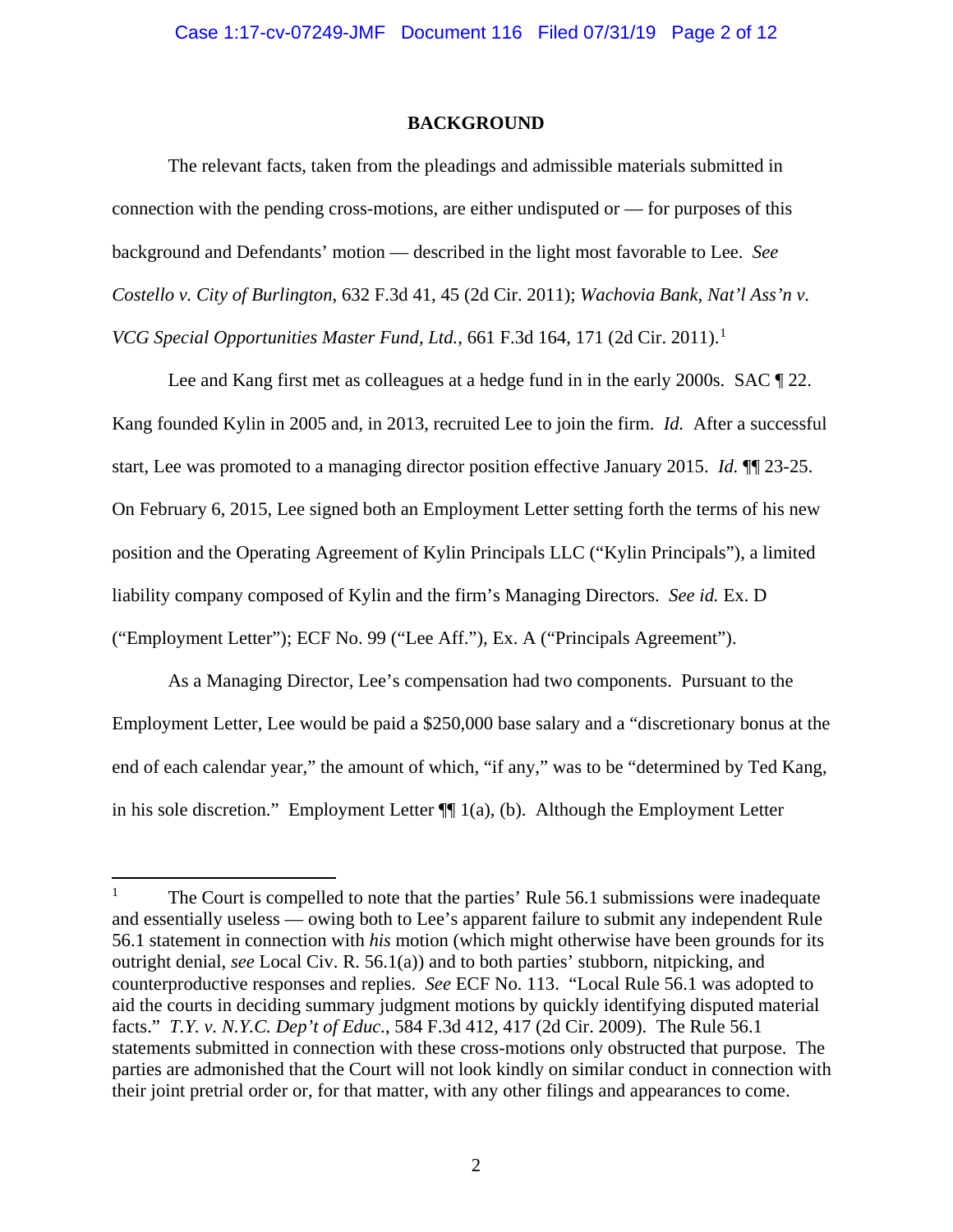## Case 1:17-cv-07249-JMF Document 116 Filed 07/31/19 Page 3 of 12

subjected any bonus amount to Kang's "sole discretion," another agreement — the Principals Agreement, executed by Lee and Kylin (the managing member of which was Kang himself) contained more specifics. According to the Principals Agreement, Kylin was empowered (again, in its "sole discretion") to set an "Incentive Percentage" for a given fiscal year. Principals Agreement ¶ 12(b). Each participating employee's "Incentive Allocation" would then be calculated as a function of that "Incentive Percentage," and would be allocated to the employee's capital account in Kylin Principals, to vest on a timetable set forth in the Principals Agreement. *Id.* Pursuant to the Principals Agreement, Lee's Incentive Percentage for 2015 was 3%, and his allocation was scheduled to vest on a three-year schedule: 40% on December 31, 2015, the next 40% on December 31, 2016, and the final 20% on December 31, 2017. *See id.* at 16. The parties refer to those "Incentive Allocations" as Kylin's "carried interest" program, pursuant to which Kylin distributed a percentage of the total fees generated by the firm to qualifying employees. SAC ¶ 26; *see* ECF No. 100 ("Guggenheimer Aff."), ¶ 30. The carried interest distributed pursuant to that program "did not reflect individual performance." *Id.* ¶ 37.

In late 2014, Kylin's Managing Directors met with Kang to demand individualperformance-based compensation. Lee Aff. ¶ 11. The result of these negotiations was an agreement that — in addition to the "carried interest" percentage of firm-generated fees — each Managing Director would receive 10% of the fees paid to the firm "based on the performance of the investments each Managing Director recommended." Guggenheimer Aff. ¶ 38; *see* Lee Aff. ¶ 13; SAC ¶¶ 26-27. Lee's 2015 compensation thus had at least three components: his \$250,000 base salary, a 3% share of *Kylin*'s generated fees, and a 10% share of his *own* generated fees. That compensation structure was memorialized in a "Term Sheet," the first version of which Lee signed on June 19, 2015. SAC ¶ 29; *id.* Ex. E ("June 2015 Term Sheet"). According to Kylin's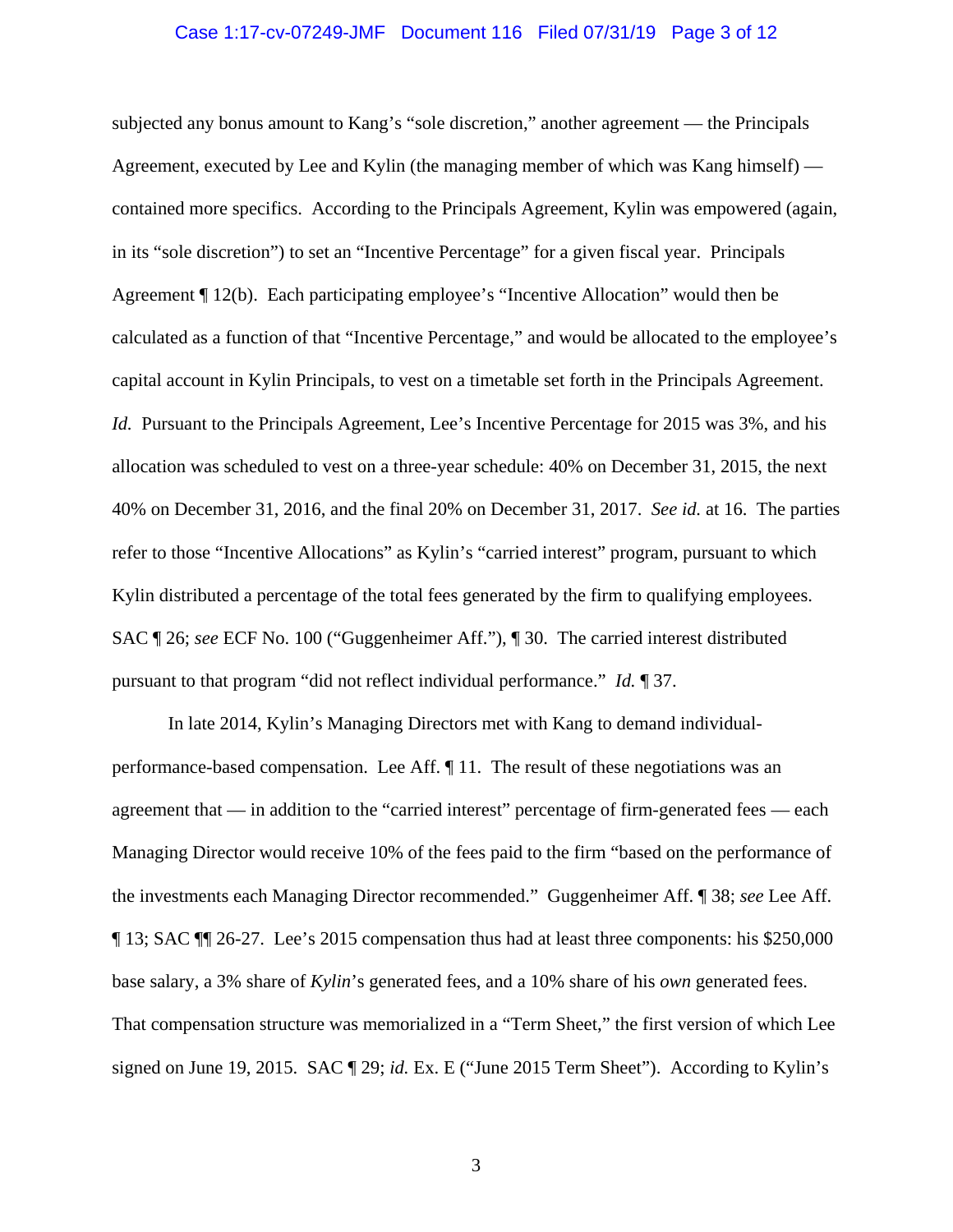## Case 1:17-cv-07249-JMF Document 116 Filed 07/31/19 Page 4 of 12

former CFO, "[t]he Term Sheet was a standard contract at Kylin" that "memorialized the specific terms of [each employee's] compensation" for a given year. Guggenheimer Aff. ¶ 34. In late 2015, Kylin again distributed the Employment Letter and 2015 Term Sheet — together, this time — requesting that they both be "signed by everyone as soon as possible"; in particular, Kylin requested that each recipient "execute by Monday." Lee Aff. Ex. E; *see id.* Ex. D at 1-6 ("November 2015 Employment Letter"), 7-8 ("November 2015 Term Sheet").<sup>2</sup> Lee executed those versions of the Term Sheet and Employment Letter at the same time.

After a successful 2015, Lee's 3% carried interest totaled \$1,256,441 and his 10% performance-based split totaled \$3,045,628. Lee Aff. ¶¶ 20-21; Guggenheimer Aff. ¶¶ 33, 53. Lee did not receive those funds immediately. Instead, his carried-interest compensation was allocated to his capital account at Kylin Principals; while Kylin withheld Lee's performancebased split altogether, claiming an inability to pay. Lee Aff. ¶ 22. Finally, in February 2016, Kylin paid Lee \$1,218,251 — or 40% — of his performance-based split. ECF No. 110 ("Liddle Aff."), Ex. F ("Stipulation of Facts"), ¶ 4. Lee never received the remaining 60%. *Id.* And, despite the allocation of his carried-interest compensation (and the Principals Agreement and 2015 Term Sheet's provisions vesting 40% of that compensation on December 31, 2015), Lee has never received any portion of his 2015 carried-interest compensation. Lee Aff.  $\sqrt{\ }$  25.

Lee's next year at the firm was less successful, and on June 16, 2016, Lee and Kylin executed a Memorandum of Understanding in which Lee agreed to forfeit "any Incentive Allocations allocated to [Lee's] Capital Account as a member of Kylin Principals LLC that have

<sup>2</sup> Because the two Term Sheets are identical, *see* Defs.' Mem. 10, the Court will refer to them together as the "2015 Term Sheet."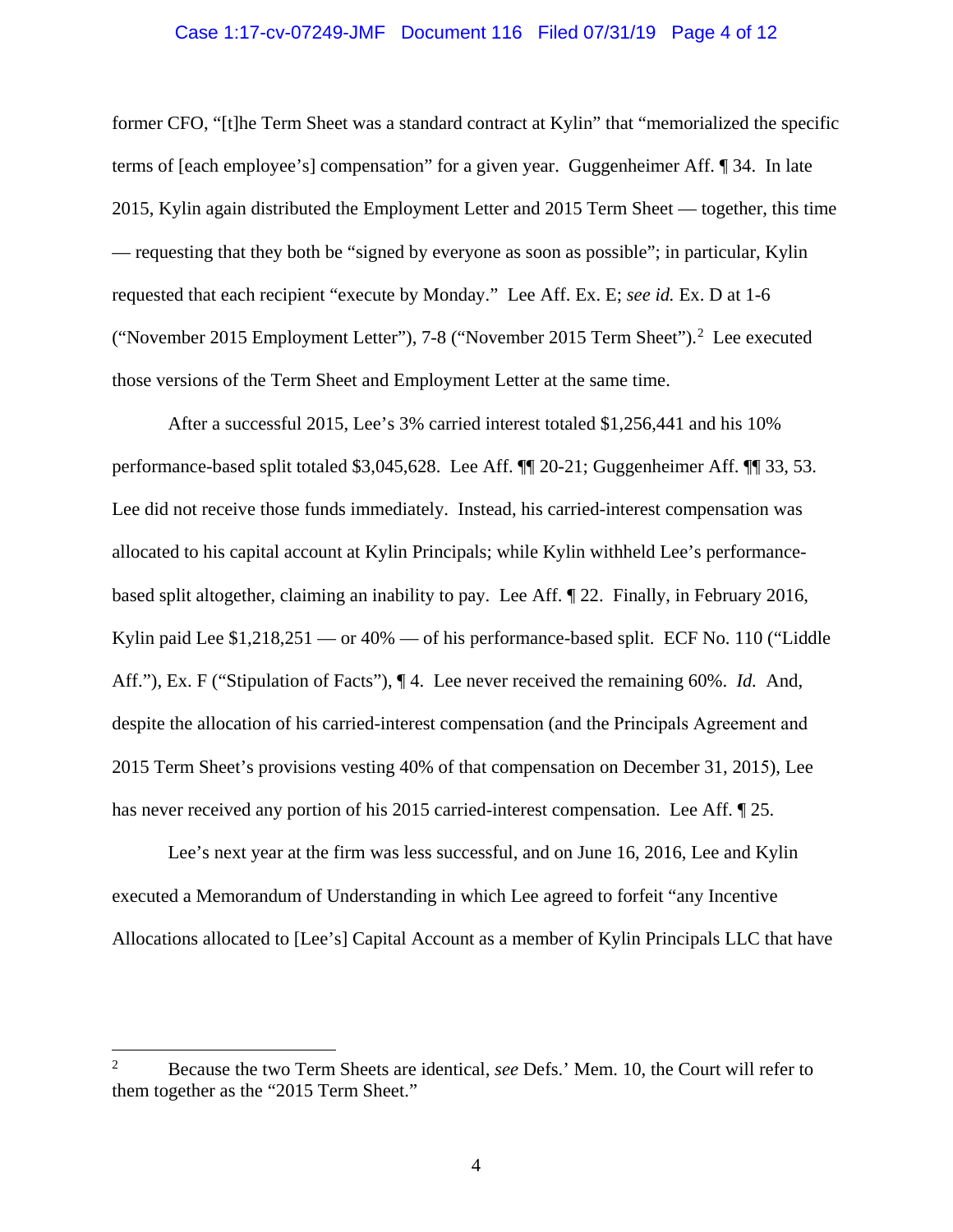not vested as of January 1, 2016." Liddle Aff. Ex. C ("MOU"). Finally, in February 2017, Kylin terminated Lee's employment at the firm. Lee Aff. ¶¶ 27-28.

# **LEGAL STANDARDS**

In ruling on a motion for summary judgment, all evidence must be viewed "in the light most favorable to the non-moving party," *Overton v. N.Y. State Div. of Military & Naval Affairs*, 373 F.3d 83, 89 (2d Cir. 2004), and the court must "resolve all ambiguities and draw all permissible factual inferences in favor of the party against whom summary judgment is sought," *Sec. Ins. Co. of Hartford v. Old Dominion Freight Line, Inc.*, 391 F.3d 77, 83 (2d Cir. 2004).

When, as in this case, both sides move for summary judgment, the district court is "required to assess each motion on its own merits and to view the evidence in the light most favorable to the party opposing the motion, drawing all reasonable inferences in favor of that party." *Wachovia Bank*, 661 F.3d at 171. Thus, "neither side is barred from asserting that there are issues of fact, sufficient to prevent the entry of judgment, as a matter of law, against it." *Heublein, Inc. v. United States*, 996 F.2d 1455, 1461 (2d Cir. 1993); *see Williams v. N.Y.C. Dep't of Health & Mental Hygiene*, 299 F. Supp. 3d 418, 424 (S.D.N.Y. 2018).

Summary judgment is appropriate where the admissible evidence and pleadings demonstrate "no genuine dispute as to any material fact" and that "the movant is entitled to judgment as a matter of law." Fed. R. Civ. P. 56(a); *see also Johnson v. Killian*, 680 F.3d 234, 236 (2d Cir. 2012) (per curiam). A dispute over an issue of material fact qualifies as genuine if the "evidence is such that a reasonable jury could return a verdict for the nonmoving party." *Anderson v. Liberty Lobby, Inc.*, 477 U.S. 242, 248 (1986). The movant bears the initial burden of demonstrating the absence of a genuine issue of material fact. *See Celotex Corp. v. Catrett*, 477 U.S. 317, 325 (1986). "In moving for summary judgment against a party who will bear the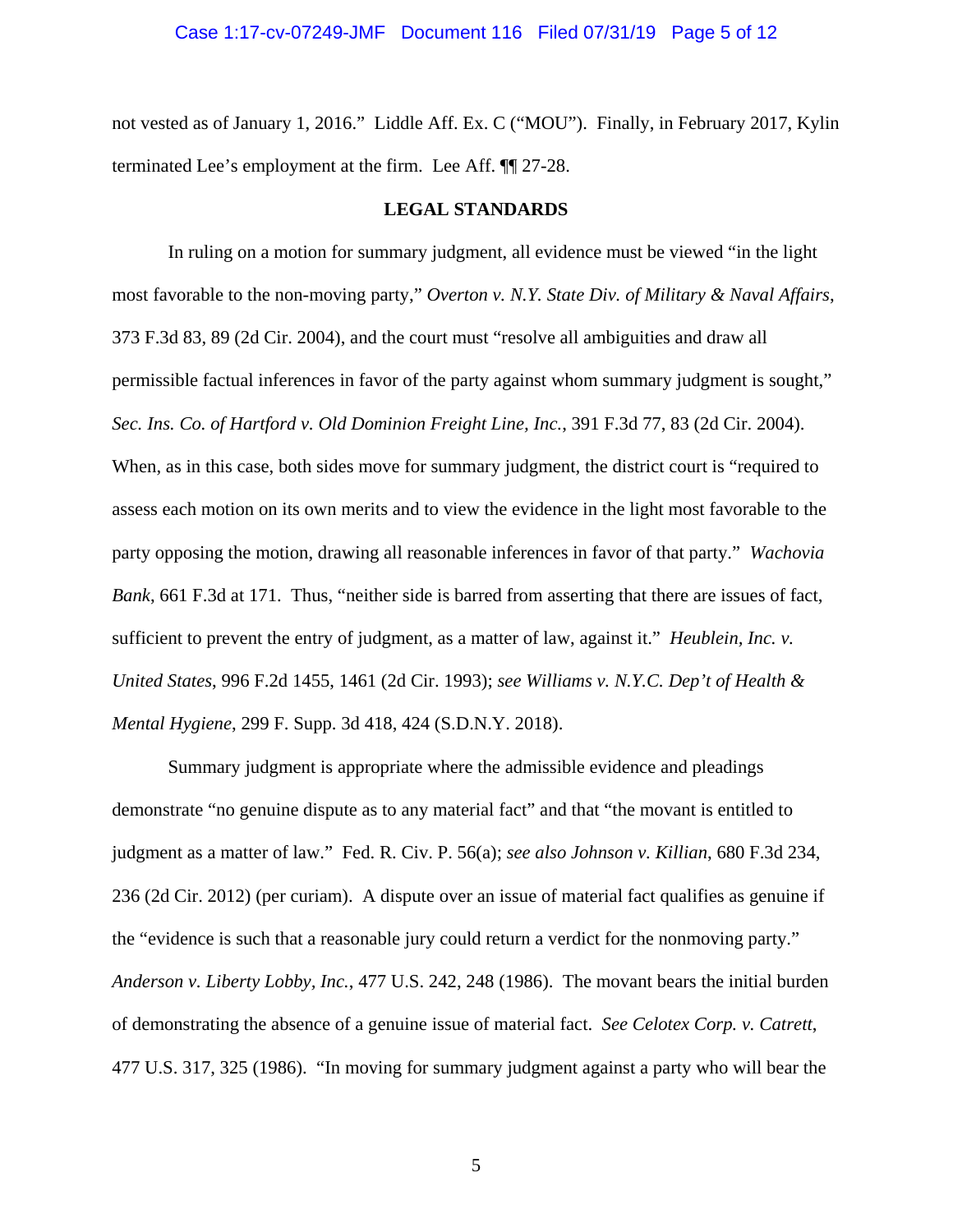# Case 1:17-cv-07249-JMF Document 116 Filed 07/31/19 Page 6 of 12

ultimate burden of proof at trial, the movant's burden will be satisfied if he can point to an absence of evidence to support an essential element of the nonmoving party's claim." *Goenaga v. March of Dimes Birth Defects Found.*, 51 F.3d 14, 18 (2d Cir. 1995). To defeat a motion for summary judgment, the non-moving party must advance more than a "scintilla of evidence," *Anderson*, 477 U.S. at 252, and demonstrate more than "some metaphysical doubt as to the material facts," *Matsushita Elec. Indus. Co. v. Zenith Radio Corp.*, 475 U.S. 574, 586 (1986).

#### **DISCUSSION**

The bulk of the parties' cross-motions can be easily and swiftly denied. That is because, in one way or another, many of Lee's claims — namely, his breach-of-contract claims (subject to one exception discussed below), his New York Labor Law claims, and his unjust-enrichment claim against Kang — turn on whether the parties' intended to be bound by the 2015 Term Sheet. That is most obviously true of Lee's contract claims, with respect to which the existence of a valid contract is an essential element. *See, e.g.*, *Optima Media Grp. v. Bloomberg L.P.*, — F. Supp. 3d —, No. 17-CV-1898 (AJN), 2019 WL 1746107, at \*8 (S.D.N.Y. Apr. 17, 2019).<sup>3</sup> And it is also true of Lee's Labor Law claims: Section 191 of the Labor Law guarantees payment of only those commissions or wages "earned or payable in accordance with the *agreed terms* of employment." N.Y. Lab. Law § 191(1)(c) (emphasis added); *see Myers v. Hertz Corp.*, 624 F.3d 537, 545 n.1 (2d Cir. 2010). Further, whether "incentive compensation constitutes an earned

<sup>&</sup>lt;sup>3</sup> "[T]o the extent that" Lee's contract claim against Kylin "succeed[s]," his unjust enrichment claim against Kang may be "duplicative." *McBeth v. Porges*, 171 F. Supp. 3d 216, 232 (S.D.N.Y. 2016) (alteration and internal quotation marks omitted). Thus, his unjust enrichment claim against Kang cannot be resolved as a matter of law — at least at this stage. *See Dandong v. Pinnacle Performance Ltd.*, 966 F. Supp. 2d 374, 390 (S.D.N.Y. 2013) ("To be sure, Plaintiffs cannot obtain double recovery for the same injury; but that prospect can be addressed at a later stage of the case, if necessary."); *Lee*, 2019 WL 917097, at \*3 (describing how Lee's unjust enrichment claim against Kang might *not* be duplicative of his contract claim against Kylin). Thus, the Court will deny both motions for summary judgment as to that claim too.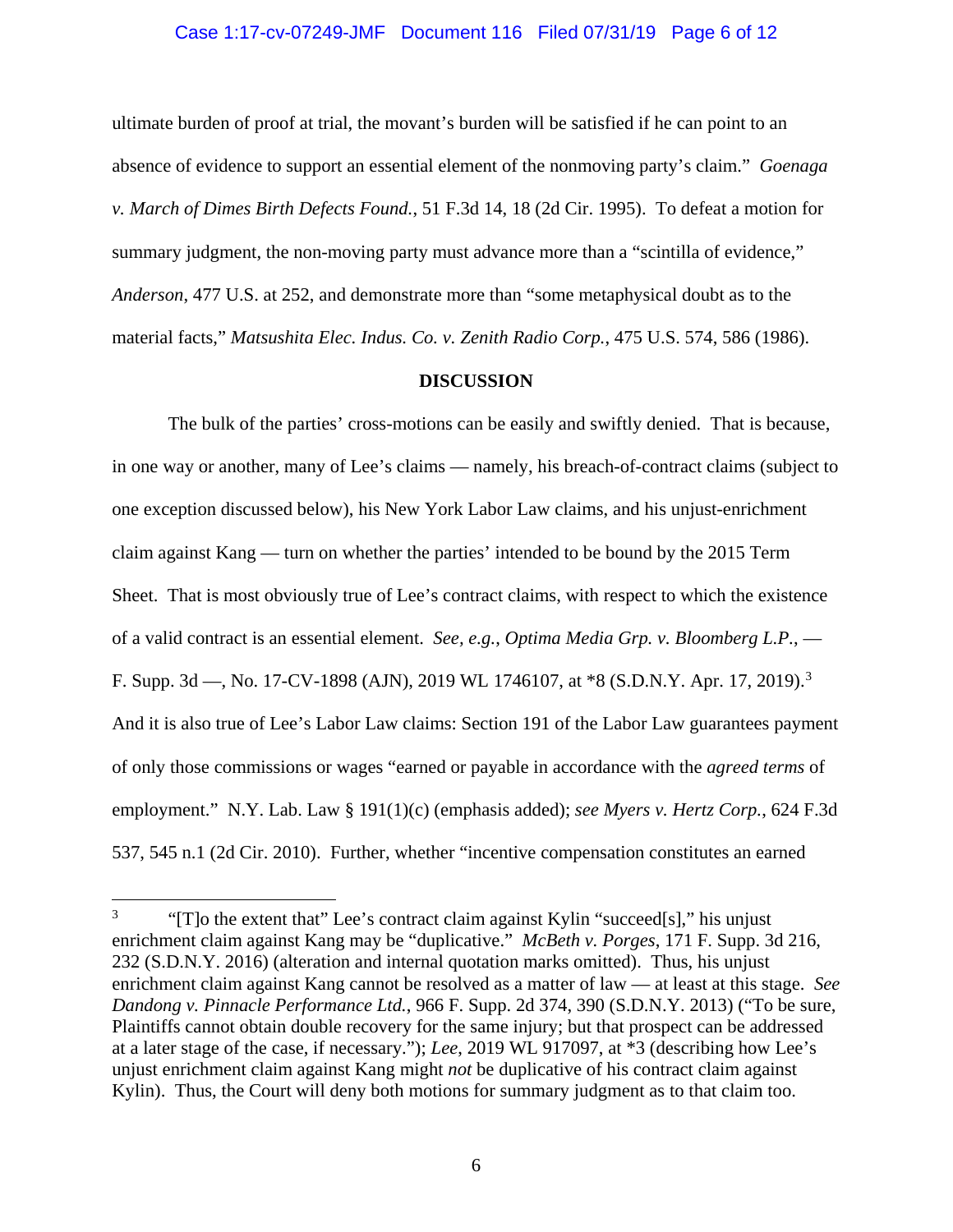#### Case 1:17-cv-07249-JMF Document 116 Filed 07/31/19 Page 7 of 12

wage" under Section 193 "and is entitled to statutory protection" is a function of the terms of the employment agreement, including "the terms of the employer's bonus plan." *O'Grady v*. *BlueCrest Capital Mgmt. LLP*, 111 F. Supp. 3d 494, 502-03 (S.D.N.Y. 2015), *aff'd*, 646 Fed. App'x 2 (2d Cir. 2016). "A claim under Article 6 of the New York Labor Law for the payment of wages," therefore, "rises and falls with a plaintiff's claim for breach of contract." *Apple Mortg. Corp. v. Barenblatt*, 162 F. Supp. 3d 270, 289 (S.D.N.Y. 2016) (internal quotation marks omitted). That is, "[w]here an unambiguous contract provides that bonuses are discretionary, a breach of contract claim" — and with it, any Labor Law claim — for nonpayment of such bonuses "fails." *O'Grady*, 111 F. Supp. 3d at 503. By contrast, although "incentive pay" like the disputed bonus amounts in this case "does not constitute a 'wage' until it is actually earned and vested," when it is "guaranteed under [a] formula to be a percentage of the revenues . . . generated" and "not left to [the employer's] discretion," it constitutes protected "wages" under the Labor Law. *Reilly v. Natwest Markets Grp.*, 181 F.3d 253, 264-65 (2d Cir. 1999).

Whether the parties intended to be bound by the 2015 Term Sheet is a question of fact, *see, e.g.*, *Ronan Assocs., Inc. v. Local 94–94A–94B, Int'l Union of Operating Eng'rs*, 24 F.3d 447, 449 (2d Cir. 1994), as to which there is plainly a genuine dispute. Construed in the light most favorable to Defendants, the evidence could lead a reasonable jury to conclude that the 2015 Term Sheet represented only a "guideline" of what Lee could expect as a year-end bonus, the amount of which remained a matter of Kang's discretion pursuant to the Employment Letter. *See* ECF No. 112, at 4-5. By contrast, construed in the light most favorable to Lee, the evidence easily supports the conclusion that the 2015 Term Sheet was, in fact, a contract between the parties. Among other things: Kylin distributed the Employment Letter and 2015 Term Sheet together, requesting that they both be "signed by everyone as soon as possible" — in particular,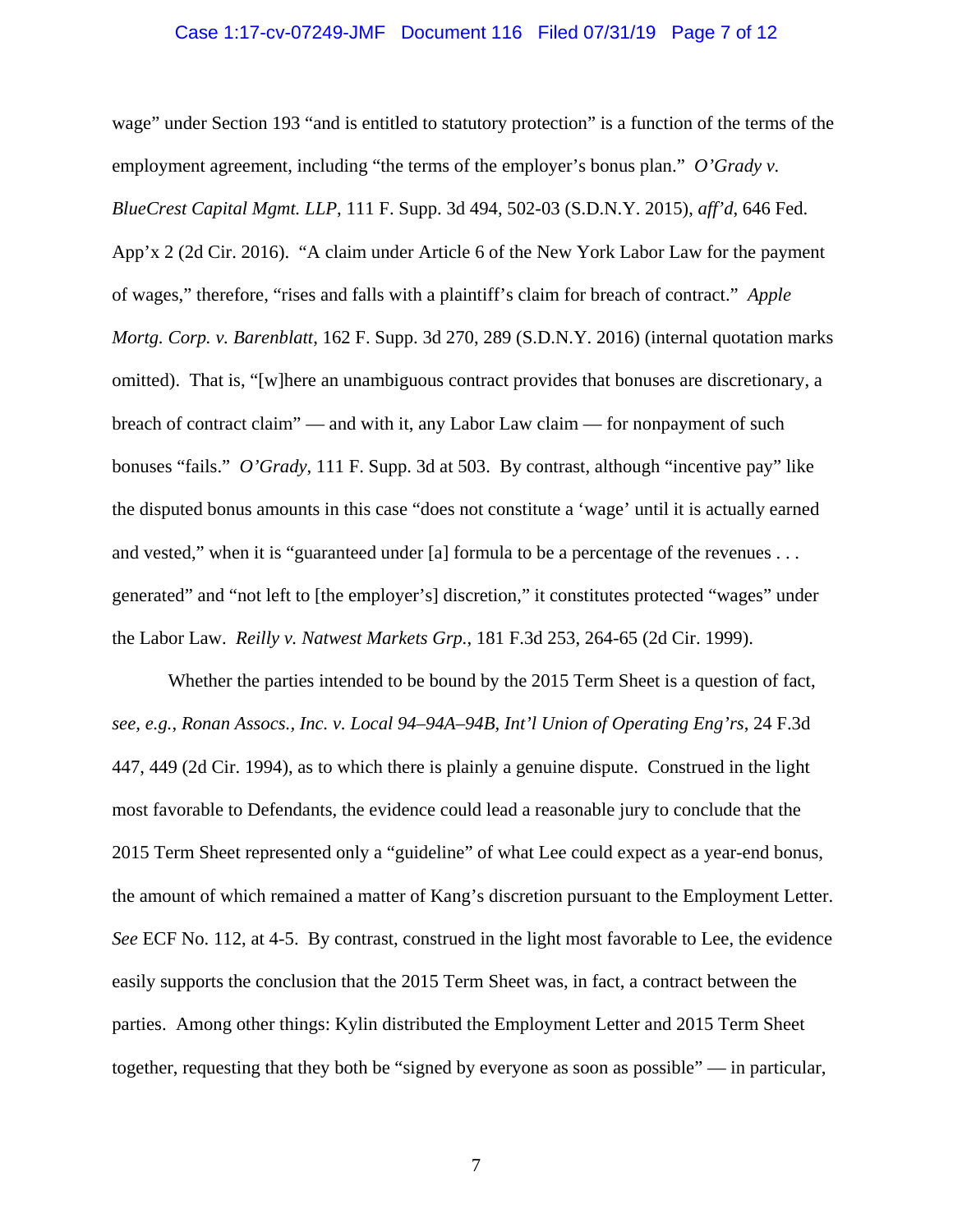#### Case 1:17-cv-07249-JMF Document 116 Filed 07/31/19 Page 8 of 12

that each recipient "execute by Monday," Lee Aff. Ex. E; Kylin's former CFO affirms that "[t]he Term Sheet was a standard contract at Kylin" that "memorialized the specific terms of [each employee's] compensation" for a given year, Guggenheimer Aff. ¶ 34; and the record contains evidence suggesting that the 2015 Term Sheet was the direct result of negotiations between Kylin and its Managing Directors, including Lee, *id. ¶*¶ 36, 39, 42; Lee Aff. ¶¶ 11-15. And, of course, there is the 2016 MOU, pursuant to which (in Kang's own words) Lee "gave up any unvested carry portion as of January 1, 2016" — something that would not have been necessary to do by "agreement" had Kang or Kylin possessed the unilateral power to deny Lee the funds. ECF No. 101-6, at 1. In short, whether the parties intended to be bound by the 2015 Term Sheet remains a disputed fact. *See Ronan Assocs., Inc.*, 24 F.3d at 449. It follows that the parties' competing summary judgment motions must be and are denied as to all claims that depend on a resolution of that fact — namely, Lee's breach-of-contract claims, his New York Labor Law claims, and his unjust-enrichment claim against Kang.

The Court must also deny Defendants' motion to the extent it depends on the enforceability of the MOU. The plain language of the MOU certainly suggests, as Defendants argue, that "Lee agreed to waive much of the compensation he claims to be owed now" namely, portions of his carried-interest compensation that had not vested as of January 1, 2016. Defs.' Mem. 10. Lee makes two arguments in response: that the MOU is "unenforceable as a forfeiture of earned wages" and that it fails for lack of consideration. Lee Mem. 13-14. The former argument appears to rely on cases interpreting the New York Labor Law. *Id.* But that case law cannot save Lee from forfeiture of the *unvested* portions of any of the funds covered by the MOU because, under the Labor Law, "incentive pay does not constitute a 'wage' until it is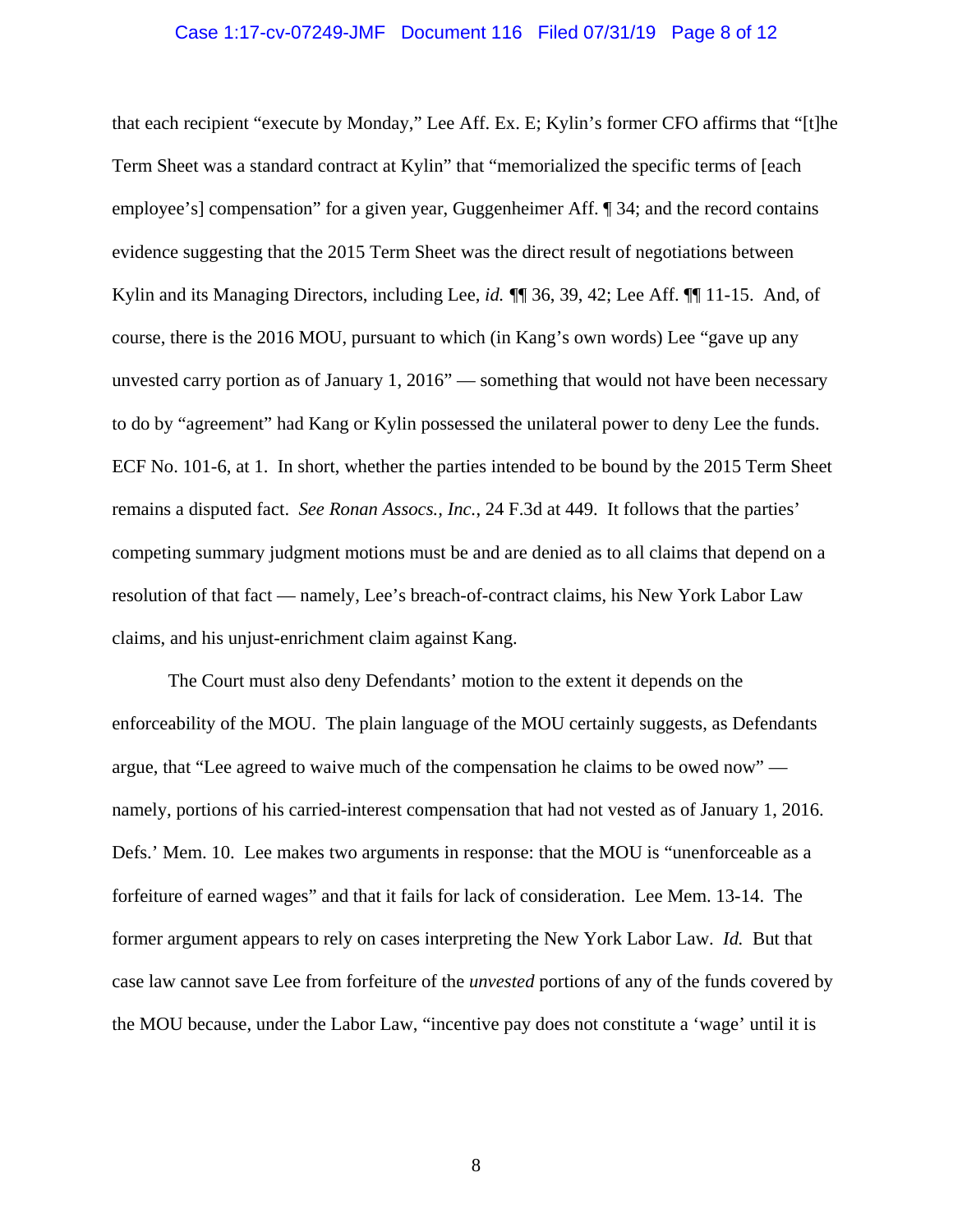# Case 1:17-cv-07249-JMF Document 116 Filed 07/31/19 Page 9 of 12

actually earned *and vested*." *Reilly*, 181 F.3d at 264 (emphasis added); *see* Lee Mem. 16.<sup>4</sup> By contrast, the latter argument — that the MOU fails for lack of consideration — cannot be resolved at this stage. Although it is well established that "an at-will employee's continued employment can constitute sufficient consideration to support an enforceable contract," *Poller v. BioScrip, Inc.*, 974 F. Supp. 2d 204, 223 (S.D.N.Y. 2013), the MOU is ambiguous on its face as to what consideration, if any, Lee gave, and the extrinsic evidence in the record (construed in the light most favorable to Lee) creates a triable issue of fact on that point, *see, e.g.*, *Am. Exp. Bank Ltd. v. Uniroyal, Inc.*, 562 N.Y.S.2d 613, 614 (App. Div. 1st Dep't 1990) (noting that "[w]here the intent of the parties can be determined from the face of the agreement, interpretation is a matter of law," but "if it is necessary to refer to extrinsic facts, which may be in conflict, to determine the intent of the parties, there is a question of fact" that precludes summary judgment).

By contrast, the Court concludes that Defendants are entitled to summary judgment with respect to Counts III, IV and V of the Second Amended Complaint — that is, Lee's claims against Kylin for breach of the implied covenant of good faith and fair dealing, unjust enrichment, and "quantum meruit." SAC ¶ 64-73. New York law implies a covenant of good faith and fair dealing "in all contracts," pursuant to which "neither party shall do anything which

<sup>&</sup>lt;sup>4</sup> If the MOU proves to be enforceable, that will include — at a minimum — the second and third tranches of Lee's carried-interest compensation. *See* Lee Aff. ¶¶ 29-30 (admitting that the "second and third tranches" of the carried-interest compensation provided for in the 2015 Term Sheet were subject to a vesting schedule and "had not yet vested" at the time he signed the MOU). The Court does not address here whether the 10% performance-based split was also subject to a vesting schedule — even though that is likely a question of contract interpretation and, thus, a question of law. Instead, the Court will await resolution of whether the 2015 Term Sheet was, in fact, a contract and whether the MOU was supported by valid consideration. The Court notes, however, that the 2015 Term Sheet appears to apply a vesting schedule *only* to the 3% carried-interest portion of the compensation it describes. In other words, if the MOU is enforceable, Lee's potential recovery in contract may be limited to the first 40% of his carriedinterest compensation (which he never received), yet extend to the *entirety* of his 10% performance-based split (of which he has received only 40%).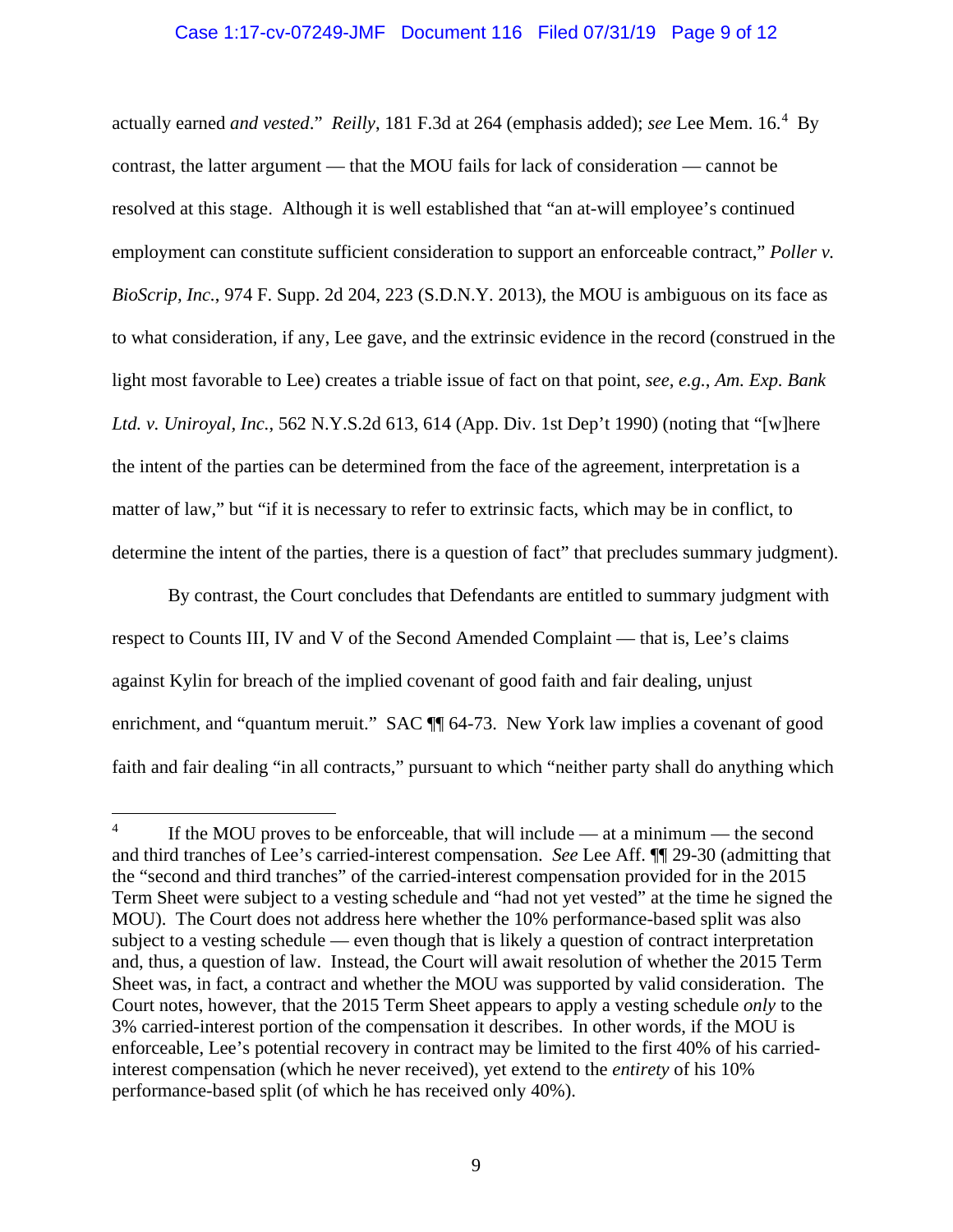## Case 1:17-cv-07249-JMF Document 116 Filed 07/31/19 Page 10 of 12

will have the effect of destroying or injuring the right of the other party to receive the fruits of the contract." *Sec. Plans, Inc. v. CUNA Mut. Ins. Soc.*, 769 F.3d 807, 817 (2d Cir. 2014) (internal quotation marks omitted). "A breach of the covenant is considered a breach of the underlying contract." *Id.* But "[a] claim for breach of the implied covenant will . . . be dismissed as redundant where the conduct allegedly violating the implied covenant is also the predicate for the breach of an express provision of the underlying contract." *PrinceRidge Grp. LLC v. Oppidan, Inc.*, No. 11-CV-1460 (AJN), 2014 WL 11510256, at \*8 (S.D.N.Y. Feb. 4, 2014), *aff'd*, 589 Fed. App'x 38 (2d Cir. 2015) (internal quotation marks omitted). Here, Defendants argue that Lee's implied-covenant claim appears to rest on Kylin's refusal to pay the "earned commissions" to which Lee claims the 2015 Term Sheet entitles him and that the implied covenant claim is therefore redundant. Defs.' Mem. 11. In response, Lee points to no evidence — much less a "scintilla of evidence," *Anderson*, 477 U.S. at 252 — that could support an implied-covenant claim independent of his contract claim, regardless of what happens to his contract claim at a later stage of this case. *See* Lee Mem.; *see also* ECF No. 115 ("Lee Reply"). Defendants are therefore entitled to summary judgment on Lee's implied-covenant claim.

Lee's other claims — for unjust enrichment and quantum meruit — are arguably one and the same. *See, e.g.*, *Mid-Hudson Catskill Rural Migrant Ministry, Inc. v. Fine Host Corp.*, 418 F.3d 168, 175 (2d Cir. 2005) (noting that, under New York law, courts "analyze quantum meruit and unjust enrichment together as a single quasi contract claim," which must be dismissed "if the parties have a valid, enforceable contract that governs the same subject matter"). That is, unjust enrichment is "a required element for an implied-in-law, or quasi contract, and quantum meruit, meaning 'as much as he deserves,'" is "one measure of liability for the breach of such a contract." *Seiden Assocs., Inc. v. ANC Holdings, Inc.*, 768 F. Supp. 89, 96 (S.D.N.Y. 1991)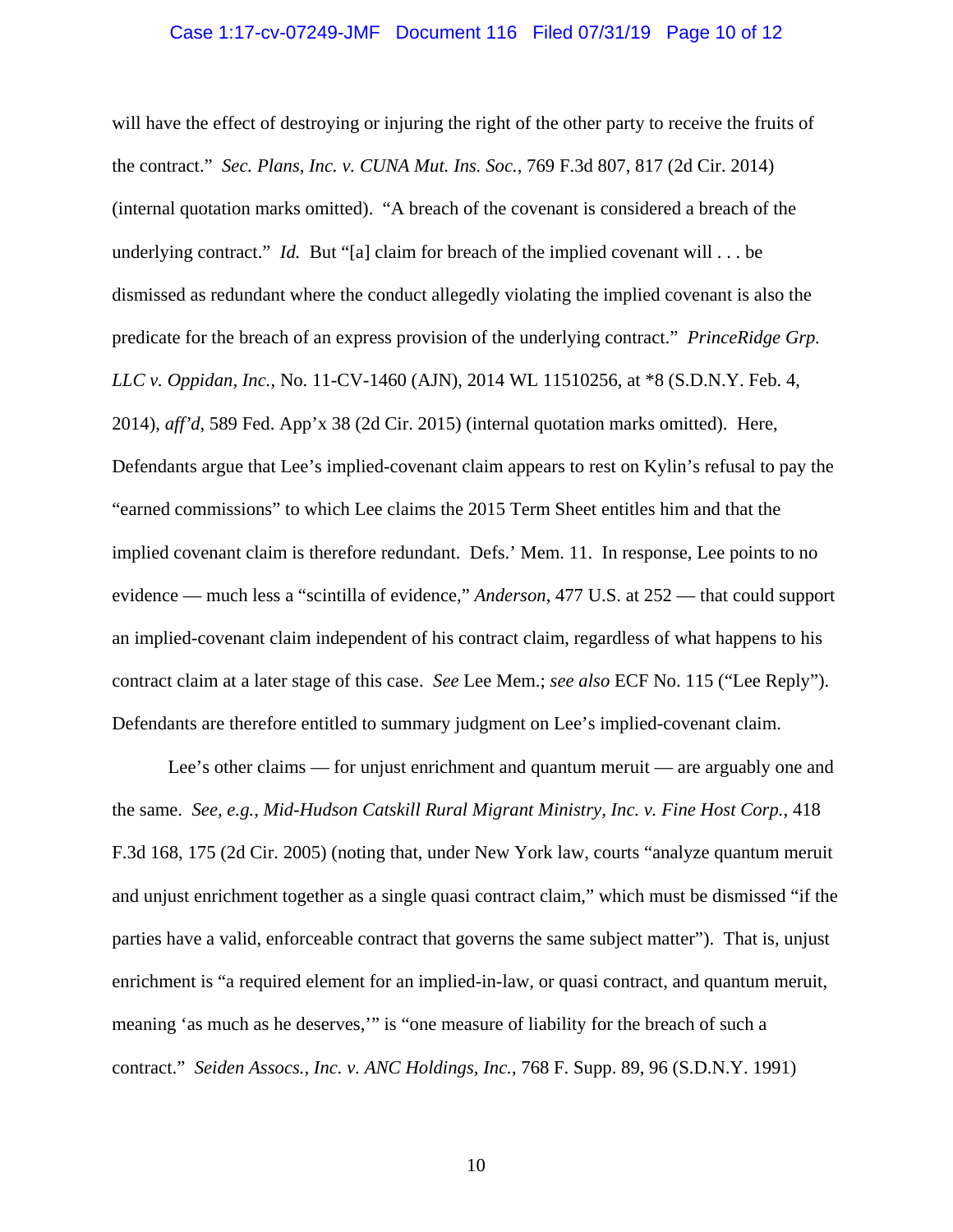## Case 1:17-cv-07249-JMF Document 116 Filed 07/31/19 Page 11 of 12

(citation omitted) (Mukasey, J.), *rev'd on other grounds*, 959 F.2d 425 (2d Cir. 1992). But either way, because the question of Lee's compensation is — as both sides agree — governed by two (if not three) agreements between Lee and Kylin, "the existence" of those agreements "between the parties will prevent [Lee's] recovery" pursuant to a claim of unjust enrichment or quantum meruit. *Seiden Assocs., Inc. v. ANC Holdings, Inc.*, 754 F. Supp. 37, 40 (S.D.N.Y. 1991) (Mukasey, J.); *see Mid-Hudson Catskill Rural Migrant Ministry, Inc.*, 418 F.3d at 175; *Lee*, 2019 WL 917097, at  $*2$ . Defendants are therefore entitled to summary judgment on Lee's unjust enrichment and quantum meruit claims against Kylin.

#### **CONCLUSION**

For the foregoing reasons, Lee's motion for summary judgment is DENIED, while Defendants' motion for summary judgment is GRANTED in part and DENIED in part. In particular, Defendants' motion is granted as to Counts III, IV, and V of the Second Amended Complaint, all of which are dismissed. Unless and until the Court orders otherwise, the parties shall submit their joint pretrial order and associated materials in accordance with Paragraph 5 of the Court's Individual Rules and Practices in Civil Cases **within thirty days** of the date of this Opinion and Order. They should be prepared to begin trial as early as two weeks thereafter.

That said, the Court is firmly of the view that the parties can and should put aside any ill will and settle this matter. The Court therefore directs the parties to confer once more about the prospect of settlement, mindful of the long and expensive process they have inflicted on themselves, each other, and the Court just to get this far. The Court notes that it will not send the parties back to the assigned Magistrate Judge, who has already expended enough effort trying to resolve this case, and thus urges the parties to consider the possibility of private mediation. Should the parties elect to participate in mediation, the Court would consider extending the